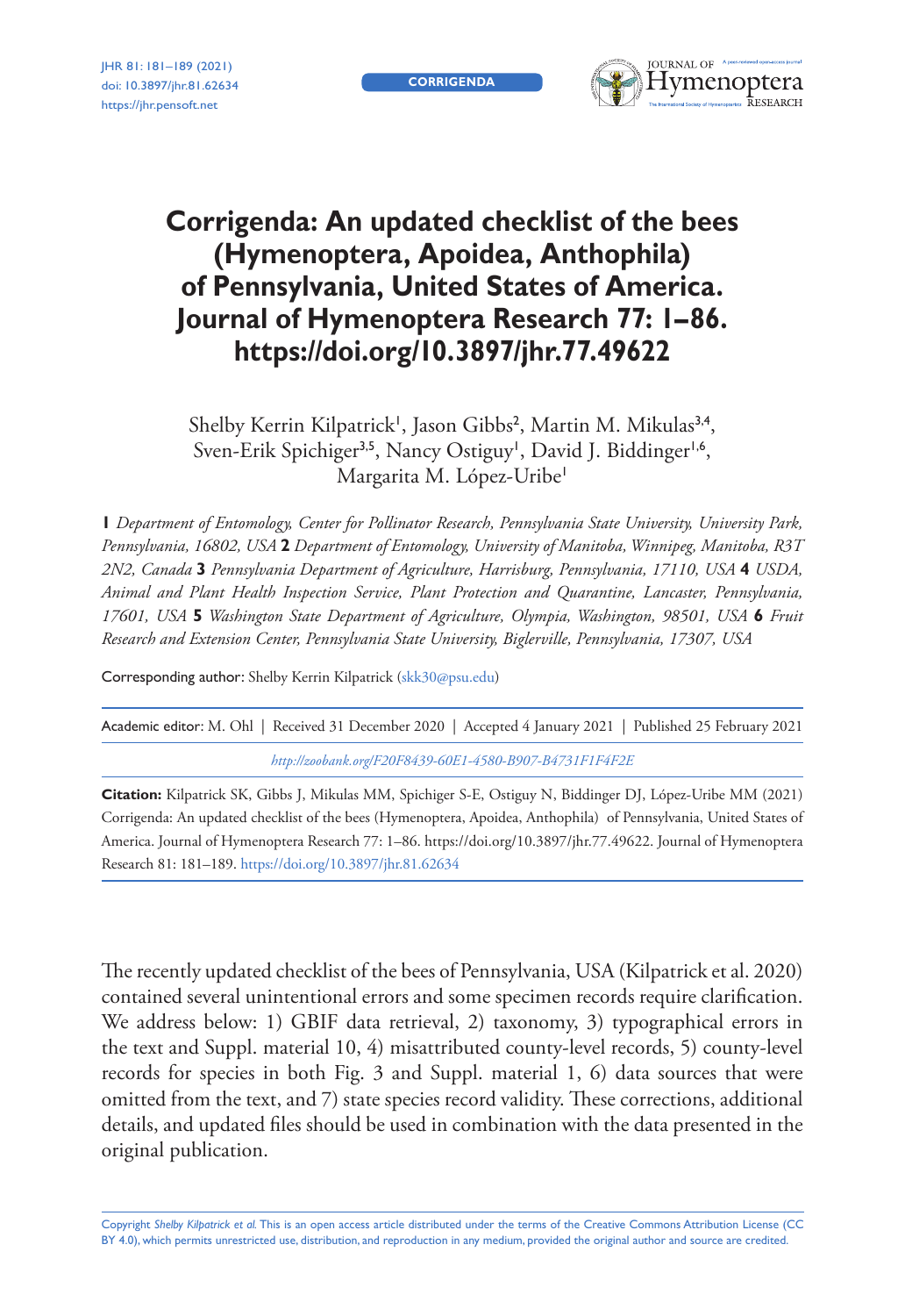#### **GBIF data**

The specimen data retrieved from GBIF.org on 07 January 2020 (GBIF Occurrence Download [https://doi.org/10.15468/dl.wghcks\)](https://doi.org/10.15468/dl.wghcks) were filtered by "Scientific name", (Andrenidae, Apidae, Colletidae, Halictidae, Megachilidae, Melittidae), "Continent" (North America), "Country or area" (United States of America), and "State province" (PENNSYLVANIA). We have become aware that applying the geography-based terms excluded numerous records from our search results (i.e., a record was excluded if any of these fields were empty/missing when a record was originally submitted to GBIF or if there was a misspelling/variant of the search term in any of these fields). Applying a polygon/shapefile for the state and adjusting "coordinateUncertaintyInMeters", in place of using geography-based terms, will return all records that contain coordinates within the state, regardless of how complete their other fields are. Combining this search strategy with searches that use a wider variety of geography-based terms – to retrieve records without coordinates or that have been incorrectly georeferenced – can be used to compile a thorough GBIF dataset. However, the addition of records from searches such as these is outside of the scope of the corrigenda.

#### **Checklist taxonomy**

The subfamilial classification within Apidae was intended to follow Bossert et al. (2019), however, Anthophorinae was omitted. Thus, all members of Anthophorini were intended to be included in Anthophorinae, not Apinae. Additionally, all members of Emphorini should be classified within Eucerinae, not Apinae.

The species group, *viridatum*, was unintentionally omitted from *Lasioglossum* (*Dialictus*) *dreisbachi* (Mitchell, 1960) in both the text and Suppl. material 1. *Hoplitis* (*Hoplitis*) *anthocopoides* (Schenck, 1853) is in the *adunca* species group, not *Annosmia−Hoplitis*. Furthermore, *L.* (*Sphecodogastra*) *truncatum* (Robertson, 1901) does not have a species group and is thus not in the *calceatum* group. Suppl. material 1 has been corrected per this information, and to fully reflect the checklist text, group names for six *Lasioglossum* spp. were also added: *cephalotes* group – *L.* (*Dialictus*) *cephalotes* (Dalla Torre, 1896); *platyparium* group – *L.* (*Dialictus*) *izawsum* Gibbs, 2011, *L.* (*Dialictus*) *rozeni* Gibbs, 2011, and *L.* (*Dialictus*) *simplex* (Robertson, 1901); *viridatum* group – *L.* (*Dialictus*) *georgeickworti* Gibbs, 2011 and *L.* (*Dialictus*) *katherineae* Gibbs, 2011.

#### **Literature review records**

Typographical and formatting errors that were introduced to Suppl. material 10 when the file was reformatted for publication were corrected.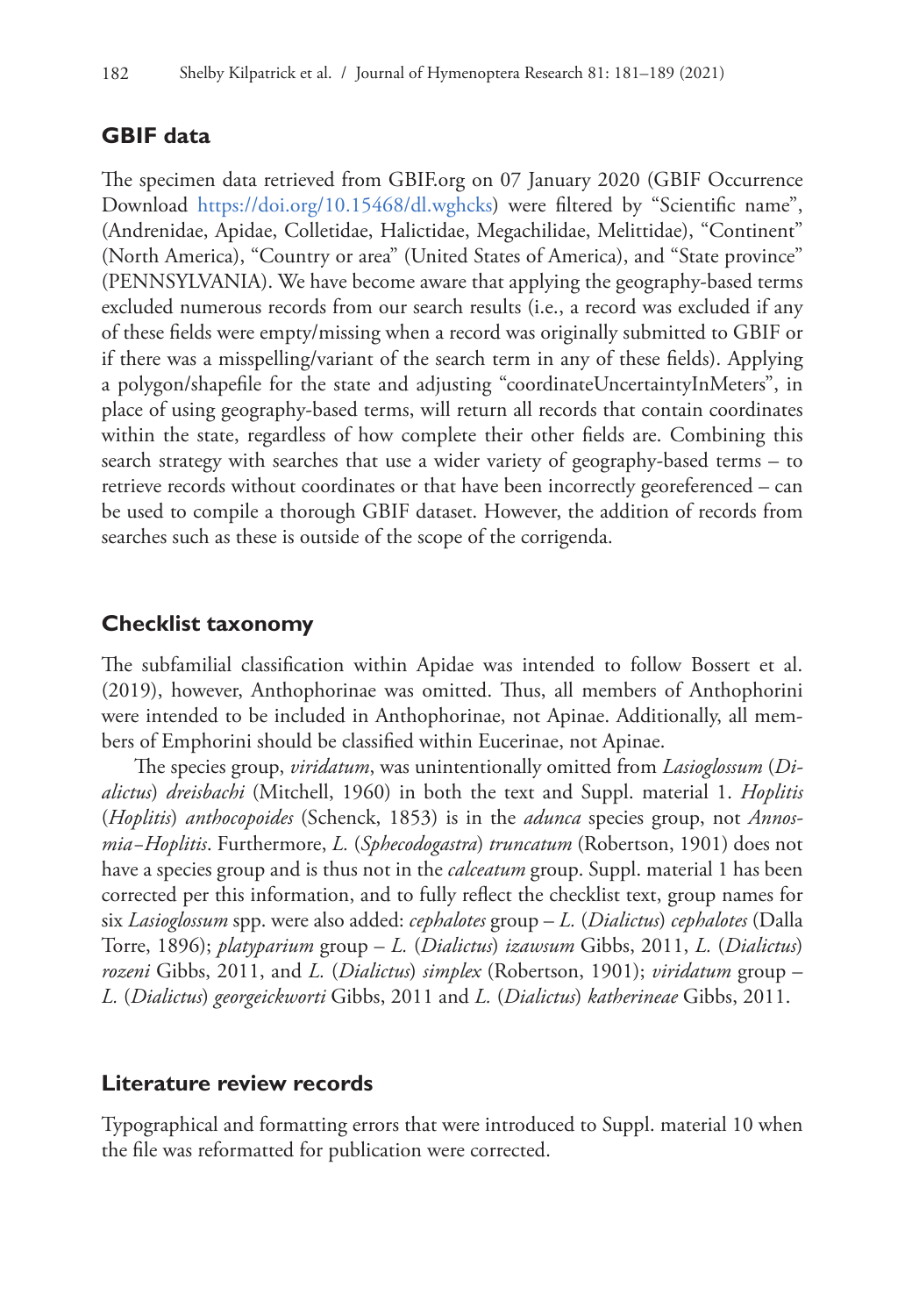## **Checklist legend**

Some of the citations of the Legend presented on page 17 were incorrectly formatted and/or had the incorrect year listed. The corrected legend is reprinted in full here for clarity and convenience:

**Legend:**  $^1$  = Donovall and vanEngelsdorp (2010);  $^2$  = Bartomeus et al. (2013);  $^3$  = Biddinger Laboratory Database; <sup>4</sup> = Droege Database; <sup>5</sup> = Integrated Crop Pollination (ICP) Project: Fleischer Laboratory Database; <sup>6</sup> = López-Uribe Laboratory Database; <sup>7</sup> = Mahan et al., in prep; <sup>8</sup> = Winfree Laboratory Database; <sup>9</sup> = Choate et al. (2018); <sup>10</sup> = Baker (1975); <sup>11</sup> = Bouseman and LaBerge (1978); <sup>12</sup> = Broemeling (1988); <sup>13</sup> = Cockerell (1908); <sup>14</sup> = Daly (1973); <sup>15</sup> = DeBarros (2010); <sup>16</sup> = Droege et al. (2010); <sup>17</sup> = Gibbs (2010); <sup>18</sup> = Gibbs (2011); <sup>19</sup> = Gibbs and Dathe (2017); <sup>20</sup> = Gibbs et al. (2013); <sup>21</sup> = LaBerge (1969); <sup>22</sup> = LaBerge (1971); <sup>23</sup> = LaBerge (1973); <sup>24</sup> = LaBerge (1977); <sup>25</sup> = LaBerge (1980); <sup>26</sup> = LaBerge (1989); <sup>27</sup> = LaBerge (1987); <sup>28</sup> = LaBerge (1989); <sup>29</sup> = LaBerge and Bouseman (1970); <sup>30</sup> = LaBerge and Ribble (1972); <sup>31</sup> = Matteson et al. (2008);  $32 = \text{McGinley (1986)}$ ;  $33 = \text{McGinley (2003)}$ ;  $34 = \text{Mikulas and Barringer}$  $(2018);$   $35 =$  Milliron  $(1973a);$   $36 =$  Mitchell  $(1960);$   $37 =$  Mitchell  $(1962);$   $38 =$  Onuferko (2017);  $39 =$  Onuferko (2018);  $40 =$  Ordway (1966);  $41 =$  Rehan and Sheffield (2011);  $42$  = Roberts (1972);  $43$  = Shinn (1967);  $44$  = Sidhu (2013);  $45$  = Stephen (1954);  $46$  = Svensson et al. (1977);  $47 =$ Timberlake (1975);  $48 =$ AMNH;  $49 =$ BugGuide;  $50 =$ Swenk (1915);  $51 =$  PSUB;  $52 =$  Rosemary Malfi Insect Collection;  $53 =$  Emily Erickson/BIML.

#### **Checklist species records**

Specimen records from Choate et al. (2018) (superscript 9) were misattributed to Erie County, instead of Crawford County. The error affected 103 species, ranging across pages 18 to 63. Of these 103 species, 30 have been recorded in both Crawford and Erie counties, and Erie is considered a new county record for nine species: *Apis* (*Apis*) *mellifera mellifera* Linnaeus, 1758; *Ceratina* (*Zadontomerus*) *strenua* Smith, 1879; *Anthidium* (*Anthidium*) *manicatum manicatum* (Linnaeus, 1758); *Megachile* (*Eutricharaea*) *rotundata* (Fabricius, 1787); *Osmia* (*Melanosmia*) *pumila* Cresson, 1864; *Andrena* (*Andrena*) *tridens* Robertson, 1902; *Halictus* (*Odontalictus*) *ligatus* Say, 1837; *Lasioglossum* (*Dialictus*) *tegulare* (Robertson, 1890); and *Lasioglossum* (*Leuchalictus*) *zonulum* (Smith, 1848). The remaining 73 species have only been recorded in Crawford County, not Erie County.

The county records for each species have been corrected in Suppl. material 1 and Fig. 3. The following additional changes were made to the species records in Suppl. material 1 and Fig. 3, to accurately reflect data presented in the checklist text: *Nomada imbricata* Smith, 1854 – Lancaster County was added; Lackawanna County was removed. *Nomada luteola* Olivier, 1812 – York County was added. *Osmia* (*Melanosmia*)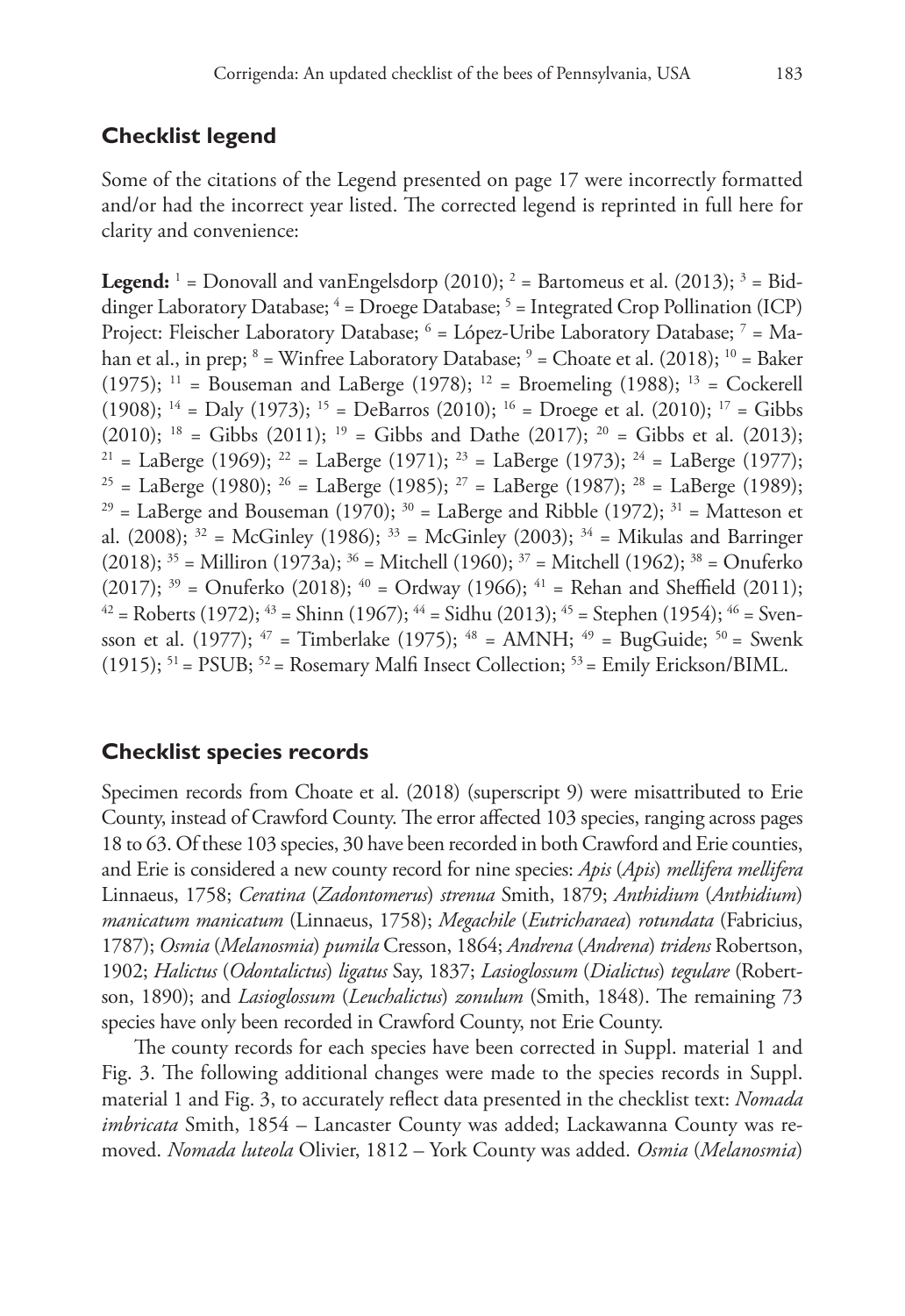

**Figure 3.** Choropleth map of Pennsylvania specifying bee species richness by county. The greater number of species recorded for a county, the darker blue the county is on the map; lighter-colored counties have fewer species reported from them. The number of species reports for counties ranges from one (Cameron Co.) to 246 (Adams Co.).

*pumila* Cresson, 1864 – Jefferson County was added; Juniata County was removed. *Andrena* (*Andrena*) *cornelli* Viereck, 1907 – Schuylkill County was added.

Sources for county and/or date information reported in the checklist were partially omitted in four species' records in the checklist on pages 37, 47, 49, and 60. The data noted for each of the following species is attributable to the citation for superscript "1": *Hoplitis* (*Alcidamea*) *producta producta* (Cresson, 1864) – Butler; *Andrena* (*Thysandrena*) *w-scripta* Viereck, 1904 – Potter; *Calliopsis* (*Calliopsis*) *andreniformis* Smith, 1853 – Cumberland and Lackawanna; *Sphecodes ranunculi* Robertson, 1897 – Dauphin, Erie, Montgomery, and 14 Jul.

#### **Additional remarks on species record verifications**

Several state species records, including the following, were included on the checklist based on external data sources as provided in Kilpatrick et al. (2020). However, they were not independently verified. Since these are uncommon species or reach the limit of their ranges in Pennsylvania, it would be useful to validate these records in the future: *Bombus* (*Psithyrus*) *insularis* (Smith, 1861); *Melissodes* (*Eumelissodes*) *fumosus* La-Berge, 1961; *Triepeolus rugosus* Mitchell, 1962; *Stelis* (*Stelis*) *foederalis* Smith, 1854; *Andrena* (*Euandrena*) *phaceliae* Mitchell, 1960; *Andrena* (*Xiphandrena*) *mendica* Mitchell, 1960; *Lasioglossum* (*Dialictus*) *cephalotes* (Dalla Torre, 1896); *Lasioglossum* (*Dialictus*) *marinum* (Crawford, 1904); *Lasioglossum* (*Dialictus*) *simplex* (Robertson, 1901); *Lasioglossum* (*Sphecodogastra*) *comagenense* (Knerer and Atwood, 1964); *Sphecodes smilacinae* Robertson, 1897; and *Sphecodes solonis* Graenicher, 1911.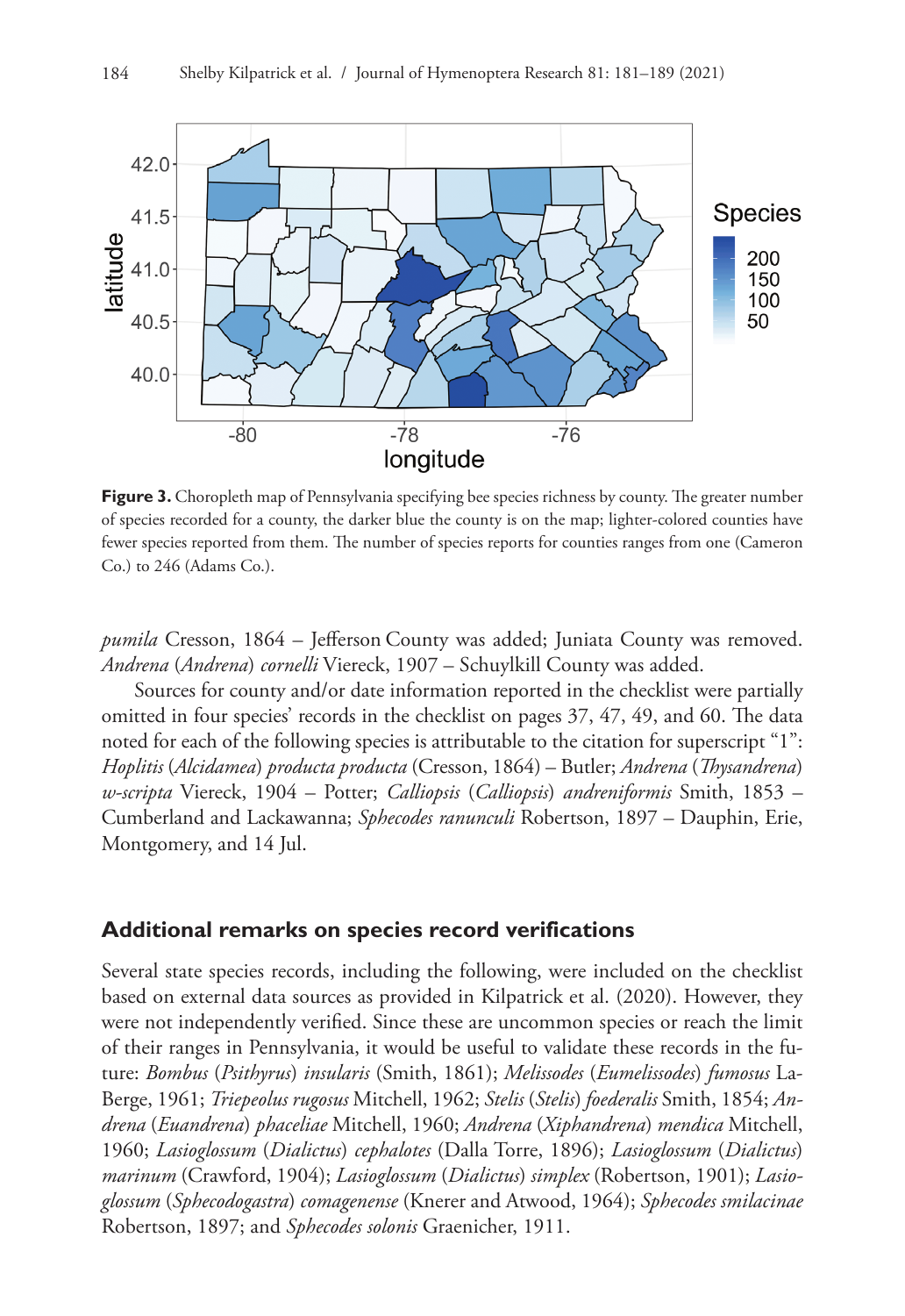#### **Acknowledgements**

Thanks again to Beth Choate for graciously sharing specimen data. John (Jack) Neff (Central Texas Melittological Institute) and John Ascher (National University of Singapore) critically reviewed the published article and their feedback contributed to components of the corrigenda. GBIF Secretariats, Daniel Noesgaard and John Waller, reviewed our occurrence download and contributed suggestions for retrieving additional records in future searches. We also thank Emily Erickson, Rosemary Malfi, and T'ai Roulston for their assistance with confirming a few of the specimen records included in the updated checklist.

#### **References**

- Baker JR (1975) Taxonomy of five Nearctic subgenera of *Coelioxys* (Hymenoptera: Megachilidae). The University of Kansas Science Bulletin 50: 49–730.
- Bartomeus I, Ascher JS, Gibbs J, Danforth BN, Wagner DL, Hedtke SM, Winfree R (2013) Historical changes in northeastern US bee pollinators related to shared ecological traits. Proceedings of the National Academy of Sciences 110(12): 4656–4660. [https://doi.](https://doi.org/10.1073/pnas.1218503110) [org/10.1073/pnas.1218503110](https://doi.org/10.1073/pnas.1218503110)
- Broemeling DK (1988) A revision of the *Nomada* subgenus *Nomadita* of North America. Pan-Pacific Entomologist 64: 321–344.
- Bouseman JK, LaBerge WE (1978) A revision of the bees of the genus *Andrena* of the Western Hemisphere. Part IX. Subgenus *Melandrena*. Transactions of the American Entomological Society 104: 275–389.
- Bossert S, Murray EA, Almeida EA, Brady SG, Blaimer BB, Danforth BN (2019) Combining transcriptomes and ultraconserved elements to illuminate the phylogeny of Apidae. Molecular Phylogenetics and Evolution 130: 121–131. <https://doi.org/10.1016/j.ympev.2018.10.012>
- Choate BA, Hickman PL, Moretti EA (2018) Wild bee species abundance and richness across an urban–rural gradient. Journal of Insect Conservation 22(3–4): 391–403. [https://doi.](https://doi.org/10.1007/s10841-018-0068-6) [org/10.1007/s10841-018-0068-6](https://doi.org/10.1007/s10841-018-0068-6)
- Cockerell TDA (1908) Bees of the genus *Nomada*, belonging to the group of *N. depressa* Cresson. Entomological News 19: 323–324.
- Daly HV (1973) Bees of the genus *Ceratina* in America north of Mexico (Hymenoptera: Apoidea). University of California Publications in Entomology 74: 1–114.
- DeBarros NB (2010) Floral resource provisioning for bees in Pennsylvania and the mid-Atlantic region. MS Thesis. The Pennsylvania State University (University Park).
- Donovall LR, vanEngelsdorp D (2010) A Checklist of the Bees (Hymenoptera: Apoidea) of Pennsylvania. Journal of the Kansas Entomological Society 83(1): 7–24. [https://doi.](https://doi.org/10.2317/JKES808.29.1) [org/10.2317/JKES808.29.1](https://doi.org/10.2317/JKES808.29.1)
- Droege S, Rightmyer MG, Sheffield CS, Brady SG (2010) New synonymies in the bee genus *Nomada* from North America. Zootaxa 2661: 1–32.<https://doi.org/10.11646/zootaxa.2661.1.1>

GBIF.org (2020) GBIF Occurrence Download. [accessed 7 January 2020]

Gibbs J (2010) Revision of the metallic *Lasioglossum* (*Dialictus*) of Canada (Hymenoptera, Halictidae, Halictini). Zootaxa 2591: 1–382. <https://doi.org/10.11646/zootaxa.2591.1.1>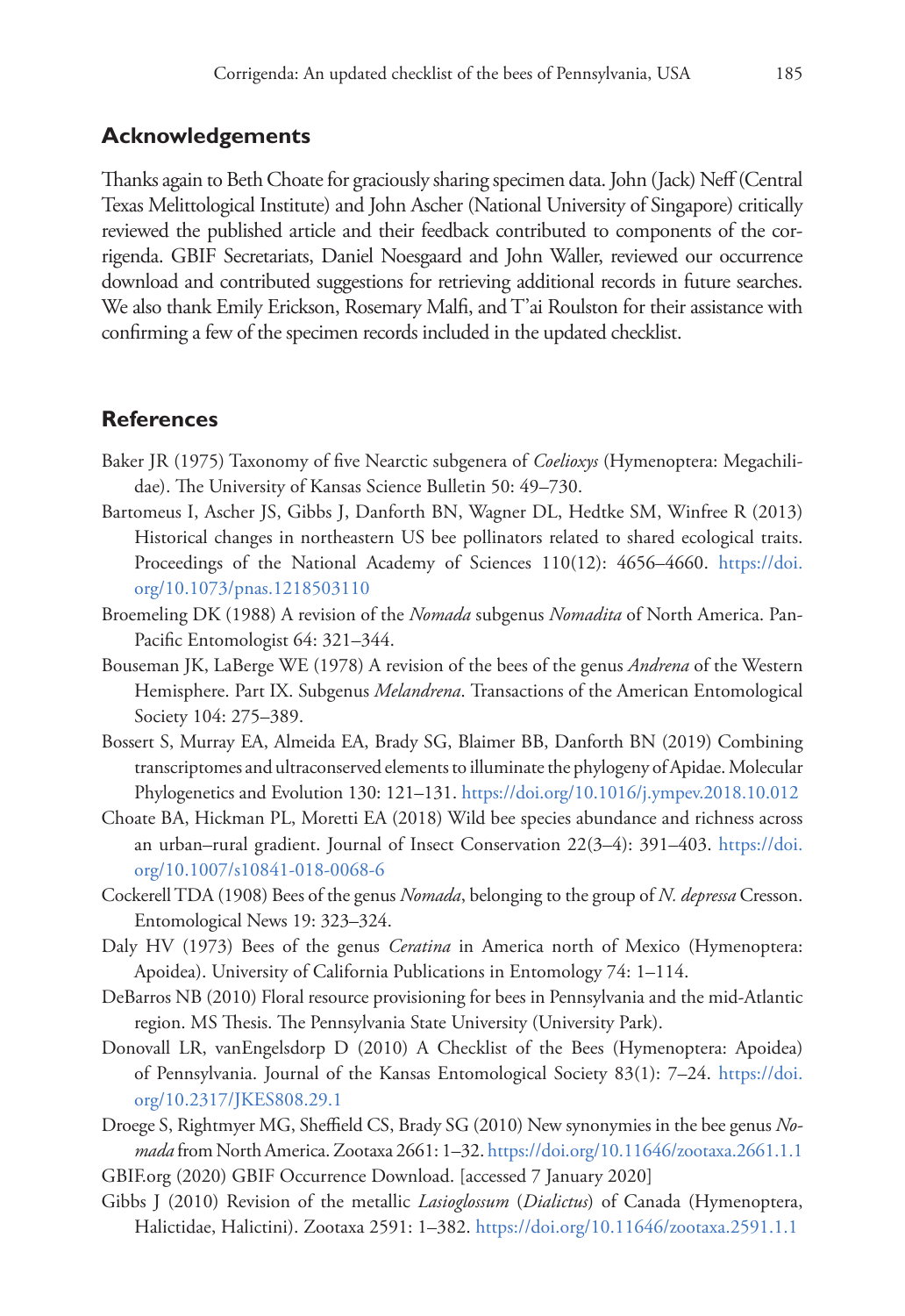- Gibbs J (2011) Revision of the metallic *Lasioglossum* (*Dialictus*) of eastern North America (Hymenoptera: Halictidae: Halictini). Zootaxa 3073: 1–216.<https://doi.org/10.11646/zootaxa.3073.1.1>
- Gibbs J, Dathe HH (2017) First records of *Hylaeus* (*Paraprosopis*) *pictipes* Nylander, 1852 (Hymenoptera: Colletidae) in North America. Check List 13(3): 1–6. [https://doi.](https://doi.org/10.15560/13.3.2116) [org/10.15560/13.3.2116](https://doi.org/10.15560/13.3.2116)
- Gibbs J, Packer L, Dumesh S, Danforth BN (2013) Revision and reclassification of *Lasioglossum* (*Evylaeus*), *L.* (*Hemihalictus*) and *L.* (*Sphecodogastra*) in eastern North America (Hymenoptera: Apoidea: Halictidae). Zootaxa 3672: 1–116. [https://doi.org/10.11646/](https://doi.org/10.11646/zootaxa.3672.1.1) [zootaxa.3672.1.1](https://doi.org/10.11646/zootaxa.3672.1.1)
- Kilpatrick SK, Gibbs J, Mikulas MM, Spichiger S-E, Ostiguy N, Biddinger DJ, Lopez-Uribe MM (2020) An updated checklist of the bees (Hymenoptera, Apoidea, Anthophila) of Pennsylvania, United States of America. Journal of Hymenoptera Research 77: 1–86. <https://doi.org/10.3897/jhr.77.49622>
- LaBerge WE (1969) A revision of the bees of the genus *Andrena* of the Western Hemisphere Part II. *Plastandrena*, *Aporandrena*, *Charitandrena*. Transactions of the American Entomological Society 95: 1–47.
- LaBerge WE (1971) A revision of the bees of the genus *Andrena* of the Western Hemisphere. Part IV. *Scrapteropsis*, *Xiphandrena* and *Raphandrena*. Transactions of the American Entomological Society 97: 441–520.
- LaBerge WE (1973) A revision of the bees of the genus *Andrena* of the Western Hemisphere. Part VI. Subgenus *Trachandrena*. Transactions of the American Entomological Society 99: 235–371.
- LaBerge WE (1977) A revision of the bees of the genus *Andrena* of the Western Hemisphere. Part VIII. Subgenera *Thysandrena*, *Dasyandrena*, *Psammandrena*, *Rhacandrena*, *Euandrena*, *Oxyandrena*. Transactions of the American Entomological Society 103: 1–143.
- LaBerge WE (1980) A revision of the bees of the genus *Andrena* of the Western Hemisphere. Part X. Subgenus *Andrena*. Transactions of the American Entomological Society 106: 395–525.
- LaBerge WE (1985) A revision of the bees of the genus *Andrena* of the Western Hemisphere, Part XI. Minor subgenera and subgeneric key. Transactions of the American Entomological Society 111: 441–567.
- LaBerge WE (1987) A revision of the bees of the genus *Andrena* of the Western Hemisphere. Part XII. Subgenera *Leucandrena*, *Ptilandrena*, *Scoliandrena*, and *Melandrena*. Transactions of the American Entomological Society 112: 191–248.
- LaBerge WE (1989) A revision of the bees of the genus *Andrena* of the Western Hemisphere. Part XIII. Subgenera *Simandrena* and *Taeniandrena*. Transactions of the American Entomological Society 115: 1–56.
- LaBerge WE, Bouseman JK (1970) A revision of the bees of the genus *Andrena* of the Western Hemisphere. Part III. *Tylandrena*. Transactions of the American Entomological Society 96: 543–605.
- LaBerge WE, Ribble DW (1972) A revision of the bees of the genus *Andrena* of the Western Hemisphere. Part IV. *Gonandrena*, *Geissandrena*, *Parandrena*, *Pelicandrena*. Transactions of the American Entomological Society 98: 271–358.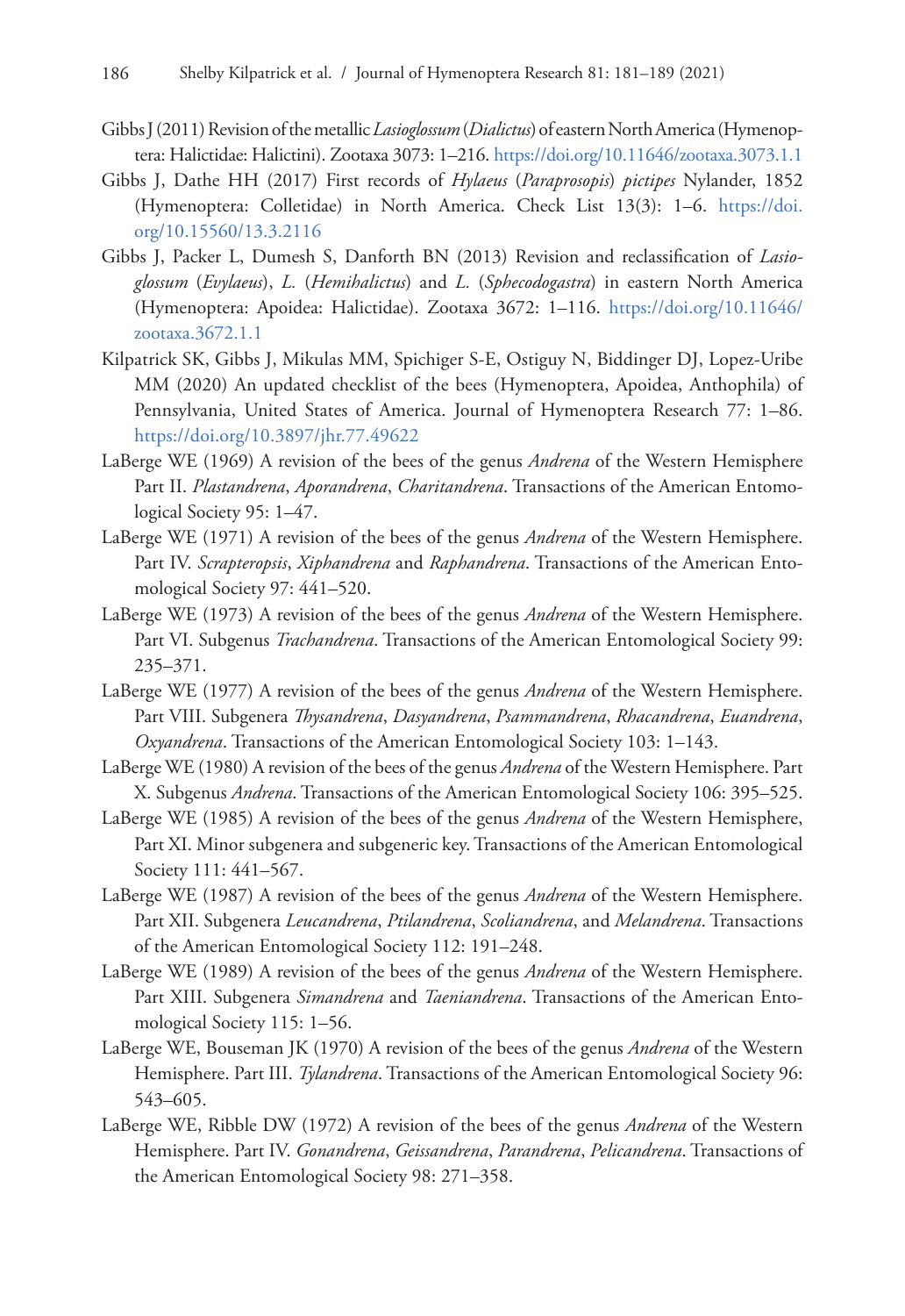- Matteson KC, Ascher JS, Langellotto GA (2008) Bee richness and abundance in New York City urban gardens. Annals of the Entomological Society of America 101: 140–150. [https://doi.](https://doi.org/10.1603/0013-8746(2008)101%5B140:BRAAIN%5D2.0.CO;2) [org/10.1603/0013-8746\(2008\)101\[140:BRAAIN\]2.0.CO;2](https://doi.org/10.1603/0013-8746(2008)101%5B140:BRAAIN%5D2.0.CO;2)
- McGinley RJ (1986) Studies of Halictinae (Apoidea: Halictidae), I: Revision of New World *Lasioglossum* Curtis. Smithsonian Contributions to Zoology 429: 1–294. [https://doi.](https://doi.org/10.5479/si.00810282.429) [org/10.5479/si.00810282.429](https://doi.org/10.5479/si.00810282.429)
- McGinley RJ (2003) Studies of Halictinae (Apoidea: Halictidae), II: Revision of *Sphecodogastra* Ashmead, floral specialists of Onagraceae. Smithsonian Contributions to Zoology 610: 1–55.<https://doi.org/10.5479/si.00810282.610>
- Michener CD (2007) The Bees of the World,  $2<sup>nd</sup>$  edition. Johns Hopkins University Press (Baltimore), 1–953.
- Mikulas MM, Barringer LE (2018) First record of *Bombus rufocinctus* Cresson (Hymenoptera: Apidae: Bombini) in Pennsylvania. Insecta Mundi 0638: 1–2.
- Milliron HE (1973a) A monograph of the Western Hemisphere bumble bees (Hymenoptera: Apidae; Bombinae). II. Memoirs of the Entomological Society of Canada 105: 81–235. <https://doi.org/10.4039/entm10589fv>
- Mitchell TB (1960) Bees of the Eastern United States: Volume I. North Carolina Agricultural Experimental Station Technical Bulletin 141: 1–538.
- Mitchell TB (1962) Bees of the Eastern United States: Volume II. North Carolina Agricultural Experimental Station Technical Bulletin 152: 1–557.
- Onuferko TM (2017) Cleptoparasitic Bees of the Genus *Epeolus* Latreille (Hymenoptera: Apidae) in Canada. Canadian Journal of Arthropod Identification 30: 1–62.
- Onuferko TM (2018) A revision of the cleptoparasitic bee genus *Epeolus* Latreille for Nearctic species, north of Mexico (Hymenoptera, Apidae). ZooKeys 755: 1–185. [https://doi.](https://doi.org/10.3897/zookeys.755.23939) [org/10.3897/zookeys.755.23939](https://doi.org/10.3897/zookeys.755.23939)
- Ordway E (1966) Systematics of the bee genus *Augochlorella* (Hymenoptera, Halictidae) north of Mexico. The University of Kansas Science Bulletin 46: 509–624. [https://doi.](https://doi.org/10.5962/bhl.part.20079) [org/10.5962/bhl.part.20079](https://doi.org/10.5962/bhl.part.20079)
- Rehan SM, Sheffield CS (2011) Morphological and molecular delineation of a new species in the *Ceratina dupla* species-group (Hymenoptera: Apidae: Xylocopinae) of eastern North America. Zootaxa 2873: 35–50.<https://doi.org/10.11646/zootaxa.2873.1.3>
- Roberts RB (1972) Revision of the bee genus *Agapostemon* (Hymenoptera: Halictidae). The University of Kansas Science Bulletin 49: 437–590.
- Shinn AF (1967) A revision of the bee genus *Calliopsis* and the biology and ecology of *C. andreniformis* (Hymenoptera, Andrenidae). The University of Kansas Science Bulletin 46: 753–936.<https://doi.org/10.5962/bhl.part.20081>
- Sidhu CS (2013) Farmscape and landscape-level effects on Cucurbit pollinators on small farms in a diversified agroecosystem. PHD Thesis. The Pennsylvania State University (University Park).
- Stephen WP (1954) A revision of the bee genus *Colletes* in America North of Mexico. The University of Kansas Science Bulletin 36: 149–527.
- Svensson BG, Ebmer PAW, Sakagami SF (1977) *Lasioglossum* (*Evylaeus*) *boreale*, a new Halictinae (Hymenoptera: Apoidea) species found in northern Sweden and on Hokkaido,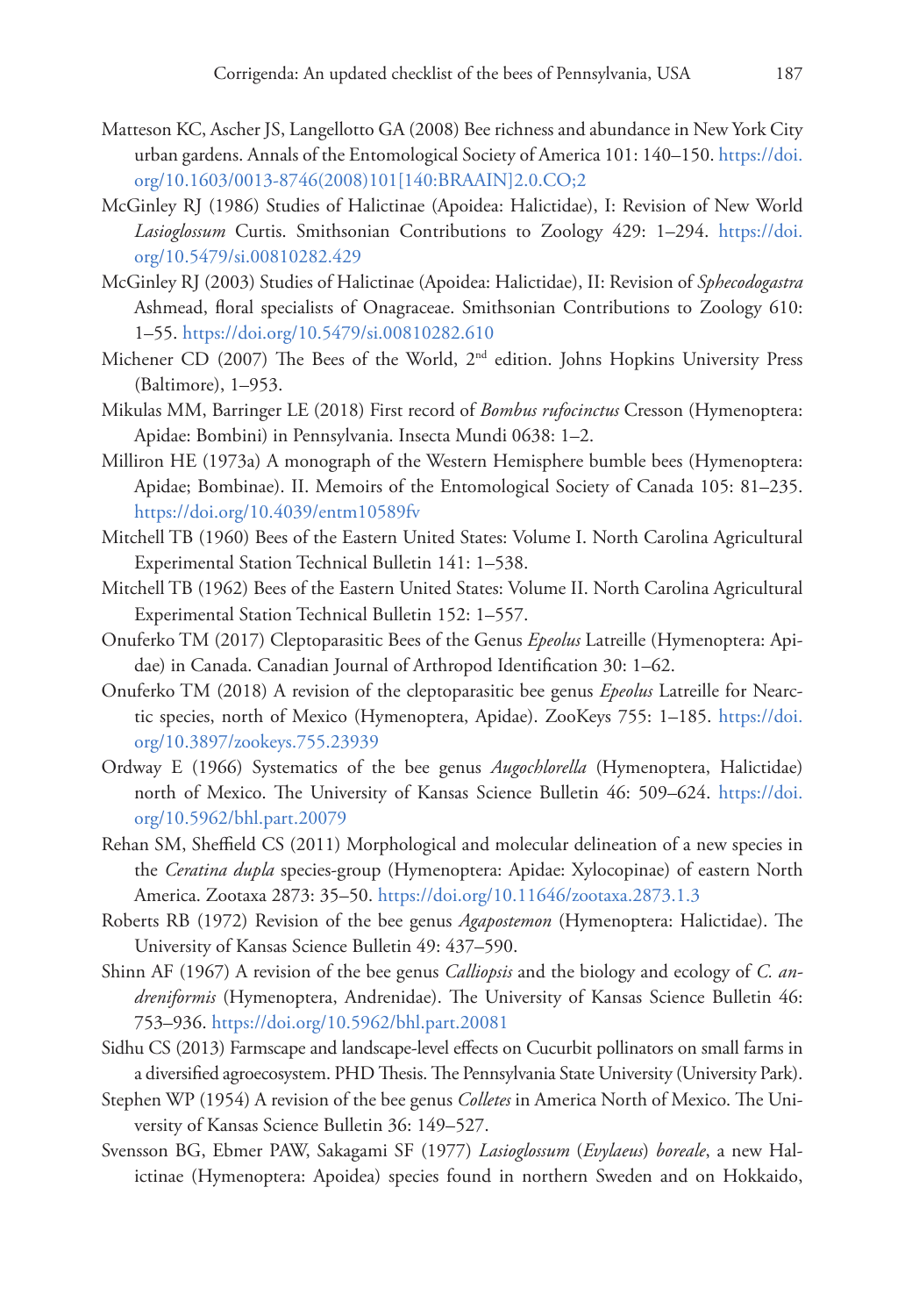Japan, with notes on its biology. Insect Systematics & Evolution 8(3): 219–229. [https://](https://doi.org/10.1163/187631277X00297) [doi.org/10.1163/187631277X00297](https://doi.org/10.1163/187631277X00297)

- Swenk, MH (1915) Studies of North American bees. III. Families Nomadidae and Stelididae. University Studies of The University of Nebraska 15: 155–193.
- Timberlake PH (1975) The North American species of *Heterosarus* Robertson (Hymenoptera, Apoidea). University of California Publications in Entomology 77: 1–56.

## **Supplementary material 1**

### **Bee species of Pennsylvania: taxonomy, collection dates, persistence, and distribution data**

Authors: Shelby Kerrin Kilpatrick, Jason Gibbs, Martin M. Mikulas, Sven-Erik Spichiger, Nancy Ostiguy, David J. Biddinger, Margarita M. López-Uribe Data type: classification, phenology, distribution

- Explanation note: The classification, earliest and latest dates of collection in both Donovall and vanEngelsdorp (2010) and Kilpatrick et al. (2020), most recent year of collection/observation in both Donovall and vanEngelsdorp (2010) and Kilpatrick et al. (2020), persistence data, and county-level occurrence data is presented for each of the 437 spp. of bees reported in Pennsylvania. This file has been corrected and updated as described in the text of the Corrigenda. This replacement file for Suppl. material 1 should be used in combination with the data in the original publication (Kilpatrick et al. 2020) and the Corrigenda.
- Copyright notice: This dataset is made available under the Open Database License [\(http://opendatacommons.org/licenses/odbl/1.0/](http://opendatacommons.org/licenses/odbl/1.0/)). The Open Database License (ODbL) is a license agreement intended to allow users to freely share, modify, and use this Dataset while maintaining this same freedom for others, provided that the original source and author(s) are credited.
- Link: <https://doi.org/10.3897/jhr.81.62634.suppl1>